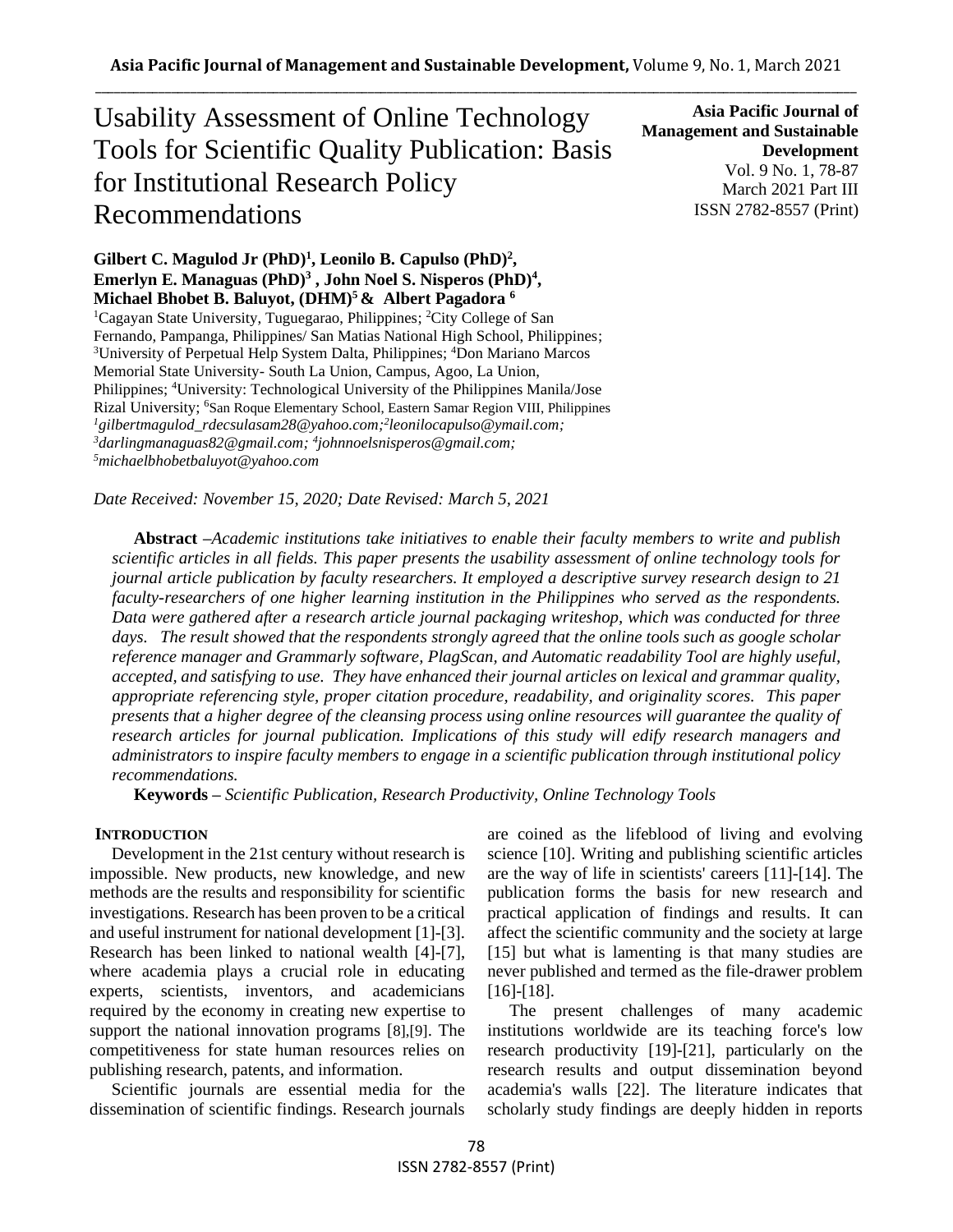and are not translated into actual life [23]-[26]. Unfortunately, with this form of atmosphere in the academic world, several significant study results cannot meet their target audience. The dissemination of study findings cannot occur until such results are transmitted to target audiences/stakeholders for their benefits.

#### **Reasons why articles are rejected?**

There are several explanations for why journal submissions are rejected. They emerge from numerous defects like design, analysis, the format of manuscripts, findings, and discussion, conclusion, and references [27], [28]. In the parlance of medical science journals reviewed by Ezeala Nweke and Ezeala [29], the defects have been reported that insufficient introduction and background of study not adequately presented and discussed, inappropriate methods and materials and discussion are reasons why journals are not accepted. Consequently, Kapp and Albertyn [30] confirm that the rate of acceptance and rejection in journals are attributed to the common errors made by authors such as insufficient contextualization of the research, language style, referencing styles, date of references, originality of work, lack of focus, length of the manuscript, data analysis, plagiarism, and readability. The errors are manifold and various. Many researchers struggle to have their papers be published in highimpact journals. Uzuner [31] identifies problems commonly encountered in publication. Among these are associated with language problems, divergence on the journal standards, parochialism, and relevance.

Unfortunately, despite manuscript standards being released in several well-known articles, many submissions cannot reach journal requirements and are eventually refused and submitted back to the author due to quality problems. A multitudinous set of studies examined manuscripts' deficiencies regarding why they have been denied acceptance in respectable highimpact publications worldwide [32, 33, 34, 35, 36, 37 & 38].

# **Basic Structure of a Scientific Article**

The writing of study papers for printing involves a recursive and step-by-step method combined with valuable input and assessment. The key to successful scientific writing is to start at the structure of the paper. A typical research article's basic structure follows the IMRAD sequence (Introduction, Methods, Results, and Discussion), where each of the significant components of the report addresses different aims. Nair and Nair

[39] presented a research paper's organization using the IMRAD format in communicating scientific writing.

| Table 1. The IMRAD Format-Main Sections of a |  |
|----------------------------------------------|--|
| Scientific Paper (Nair and Nair, 2014)       |  |

| <b>Parts</b>    | <b>Purposes</b>                                                       |
|-----------------|-----------------------------------------------------------------------|
| Title           | What the paper covers and about                                       |
| Author          | Name and affiliation of authors                                       |
| Keywords        | Words other than those in the title that best                         |
|                 | describes the paper                                                   |
| Abstract        | A stand-alone, short narrative of the paper                           |
| Introduction    | Why this paper? The problem, what is not                              |
|                 | known, the objective of the study                                     |
| Materials and   | How was the study done?                                               |
| Methods         |                                                                       |
| Results         | What did you find?                                                    |
| Discussion      | What does it mean? What next?                                         |
|                 | Interpretation of results and future directions                       |
| Conclusion      | Possible implications                                                 |
| Acknowledgments | Who helped and how; what was the funding                              |
|                 | source?                                                               |
| References      | Details of papers cited.                                              |
| Appendices      | Supplementary materials                                               |
|                 | Source: https://link.springer.com/chapter/10.1007/978-3-319-03101-9_2 |

Many scholars are not aware of online resources and guidelines which are widely accessible. This paper is meant to resolve the deplorable situation of low research publication outputs. This paper is intended to fix this problem among researchers by reminding them of free online resources to allow better journal articles to be generated. This research filled the void in growing the approval rate for papers sent to prestigious journals. This analysis review's key innovation is the usage and usefulness of online technology resources to enhance research studies' efficiency.

#### **Technology Acceptance Model (TAM)**

 This research is grounded on the Technology Acceptance Model (TAM) [40]-[42]. This theory in the information system explains how users accept and adopt technology based on its usefulness, ease of use, facilitating condition, and behavioral needs. TAM's soundness, simplicity, and adaptability are considered a standard model for evaluating information systems' implementation and recognition. The usage of online technology resources, driven by TAM's dimensions, was discussed in the current research background. It would boost the faculty members by properly integrating online technology resources in ensuring the quality of their research articles. The need for academic institutions to analyze the proper use of onlinetechnology tools as perceived by the facultyresearchers will let them identify the determinants that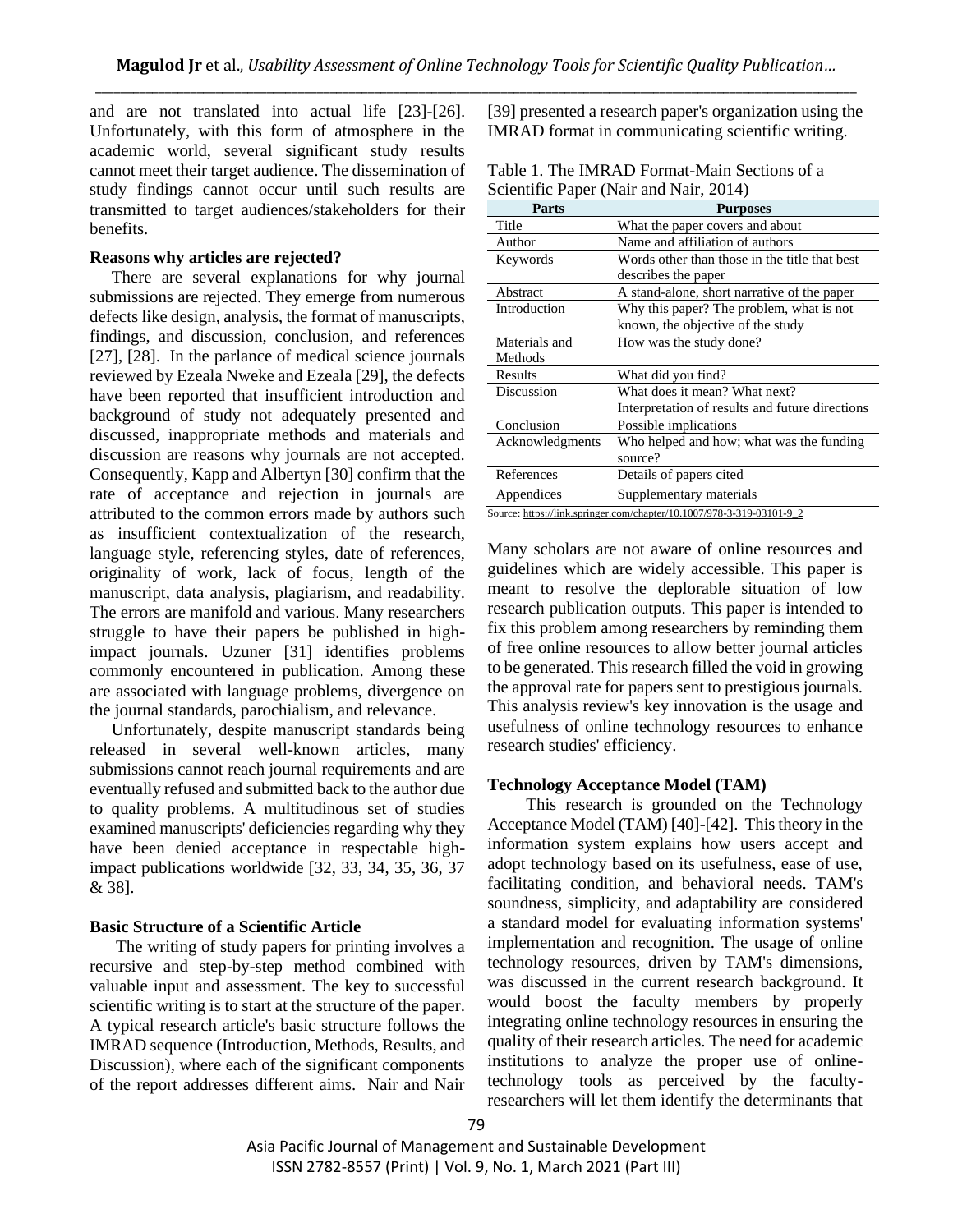will leverage its implementation and utilization for institutional research policy recommendations.

# **Research Objectives**

 This paper aims to present the usability assessment of online technology tools for faculty researchers' journal article publication. It aims to ascertain the usability assessment of the faculty-researchers using the online technology tools usefulness, acceptability, and satisfaction; and present the effectiveness of the online technology tools.

#### **METHODOLOGY Research Design**

# The study employed a descriptive quantitative

research design to present the usability assessment of online technology tools. In like manner, the pre-and post-test design determines the effectiveness of online technology-based tools before and after using technology tools.

#### **Materials and Respondents**

The study protocol was reviewed and approved. To assess the usability of the tools, 21 facultyresearchers authored the manuscripts provided their evaluation. The study's conduct lasted for three days during the publication training write shop conducted by the Knowledge, technology and Management Office of the Research, Development and Extension Unit of one public higher education institution in the Philippines. The three-phase implementation process was employed. In Phase 1 of this research project, the quality of the research articles, selection criteria were set, the papers: (1) must have been completed papers that were institutionally/ externally funded for the past three years (2017-2019); (2) must not have been submitted for paper publication or under consideration to journals. Manuscript authors' name was removed and replaced with codes to ensure confidentiality. The sample size of 21 was only based on availability during the study's time.

#### **Data Collection Procedure**

#### *Phase 1. Before the Intervention*

Before starting the intervention, a university-wide publication training write shop was conducted for the faculty members who have completed research papers for three years. The publication write shop aims to package faculty researchers' manuscripts for higher chances of publication in Scopus and Clarivate Analytics. The participating faculty members were required to submit research articles in IMRAD format before the training. The participants were informed of the purpose of the activity. They were also told of the expected output for the publication training write shop. The 21 papers were scanned by the researcher using different technology tools.

# *Phase 2. During the Intervention*

During the implementation phase, the facilitator introduced different technology tools for publication. The participants were oriented to using grammar checkers, a plagiarism scanner, a readability test, several references, and correct bibliographic entries. They were provided hands-on demonstration and walkthrough sessions. The intervention period lasted for two days. The participants were provided with the online links of the different technology tools. The softwares were installed on their personal computers. During the implementation period, the facilitator instructed the participants to let their papers be processed using different online technology tools. The participants were requested to develop the documents' necessary revisions based on the scores and percentages shown by the various technology tools. They were given one day to make the revisions.

#### *Phase 3. After the Intervention*

After implementing the different technology tools and necessary revisions of papers done by the participants, their writings were internally peerreviewed by experts and researchers in the University with publications in reputable journals—they provided feedback for the papers' improvement. After the peer review results were integrated, the author requested the documents to be scanned using the different technology tools. The workshop facilitator recorded the post result of the papers as post-calculated data.

#### **Instrumentation**

To ascertain the usability assessment of the online technology tools. An adopted and modified questionnaire was used. It contains fifteen-item questions on the usability of the online technology tools rated with 1 – Strongly Disagree to 5- Strongly Agree. The usability dimension was adopted from the Technology Acceptance Model (TAM) but modified by the researchers to suit the present context of the phenomenon being investigated. It has four dimensions, namely, usefulness, acceptability, and satisfaction.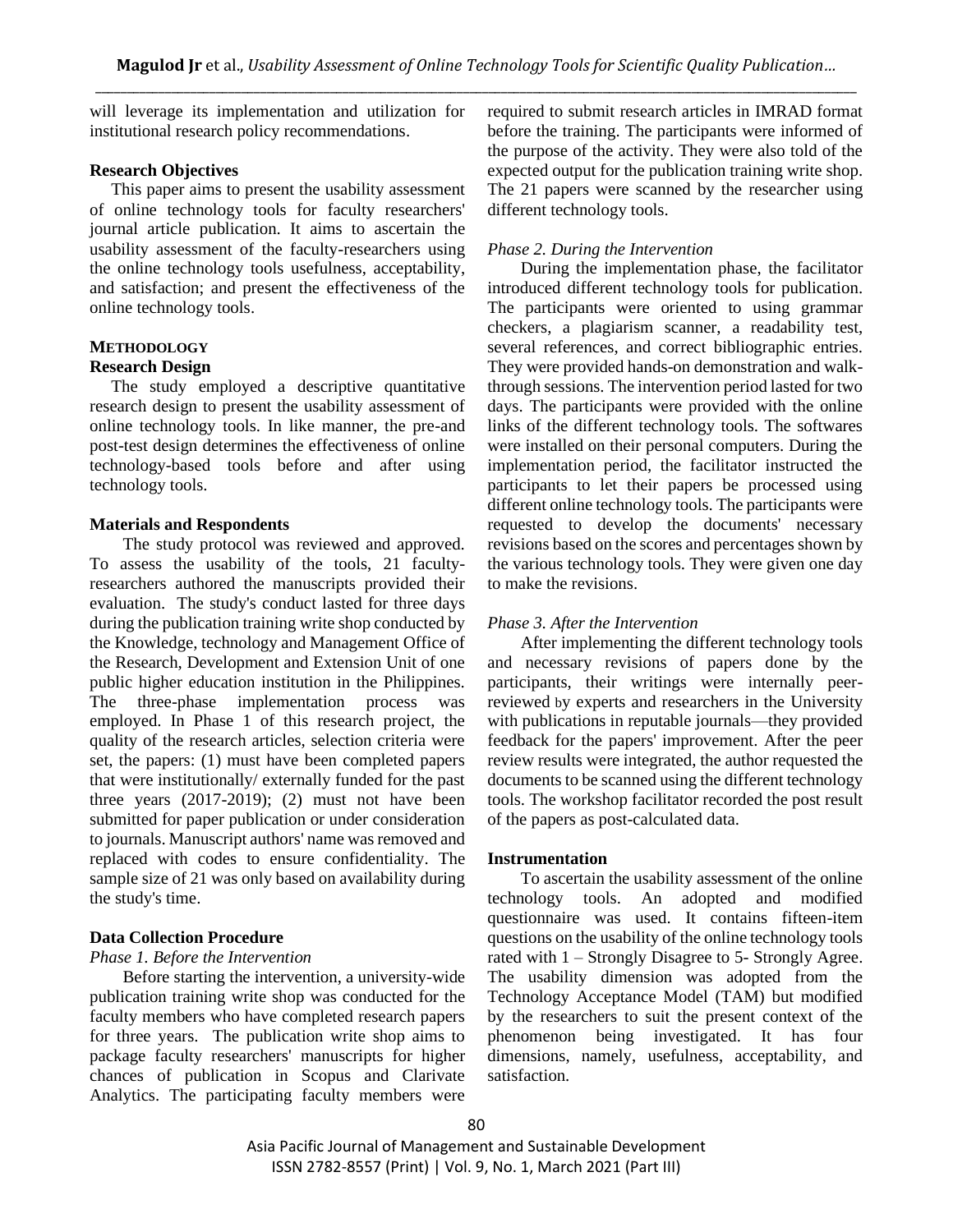#### **Measurement of Variables**

To analyse the gathered data from the research papers, descriptive statistics such as frequency count, mean, and percentage were used. for the usability assessment, the scale of interpretation for the variables being measured followed this range: 4.20-5.00: Very High/ Strongly Agree; 3.40-4.19: High/ Agree; 2.60- 3.39: Moderate/ Undecided; 1.80- 2.59: Low/ Disagree; 1.79: Very Low/ Strongly Disagree

#### **RESULTS AND DISCUSSION**

#### **Usability Assessment of the Online Technology Tools**

 This part of the article presents the usability assessment of the five online technology tools. It shows how the respondents perceived the usability of the tools in improving their scientific articles for higher chances of being accepted to reputable journals. Studies on the usability of online technologies to enhance scientific articles' quality are limited in the Philippine context.

As presented in Table 2, the google scholar's usability assessment was presented as an online technology tool to improve the respondents' quality of journal articles. Results revealed that the respondents rated the google scholar software with a very high usability assessment  $(x=4.58, sd=.51)$ . It is interesting to note that they perceived it to be very useful  $(x=4.48,$ sd=.51), and they considered it with high acceptability  $(x=4.17, sd=.39)$ . Moreover, they also manifested a high level of satisfaction with its use  $(x=.4.17, sd=.39)$ . The findings suggest that google scholar is an essential tool to improve the respondents' journal article's quality in finding appropriate references.

Table 2. Usability Assessment of the Google Scholar Reference Manager

effectively explores citations, related professions, publications, and authors. It locates the original links of the documents. It also has an advantage in keeping recent developments in the different research areas while one can cite publications and make a Google scholar author profile. MacEachen [43] recommends using Google Scholar for literature in evidence-based dentistry searching, highlighting seven effective techniques and features in using it.

The use of Google scholar reference manager improved the quality of the articles in its reference section. Google Scholar is a powerful online tool for searching the scientific literature. It allows for quick search and access to the materials for specific fields, journals, date of publication, authors, keywords, related research, abstract, and citations. Google Scholar is a web-based search engine cataloging millions of records coming from academic and grey literature. It collated results on the internet, which is free of use. Haddaway et al. [44] found that GS search results have a high level of transparency and capacity to update and provide critical systemic reviews since the literature search is an integral component of the research endeavor. It is capable of delivering literature for a specific study. Google Scholar as a search engine is used to search synthesis papers, methodical articles, original articles, trade publications, case studies, online books, commentaries, patents, etc. [45]-[47]. Gehanno et al. [48] studied the sufficiency of Google scholar for systematic reviews in medicine found that it is an excellent bibliographic database for systematic reviews. Researchers should use online references to look for relevant reviews of related studies and literature. The quality of papers being submitted for publication depends on the quality and number of references cited to establish the article's scientific grounding.

| <b>Domains</b>    | Mean     | <b>SD</b> | <b>Descriptive</b>    | g |
|-------------------|----------|-----------|-----------------------|---|
|                   | $(n=21)$ |           | <b>Interpretation</b> |   |
| <b>Usefulness</b> | 4.48     | .51       | Very High             | т |
| Acceptability     | 4.17     | .65       | High                  |   |
| Satisfaction      | 4.17     | .39       | High                  |   |
| <b>Grand Mean</b> | 4.48     | .51       | <b>Very High</b>      |   |

*Legend: Strongly Agree/ Very High <sup>a</sup> (4.20-5.00); Agree/ High <sup>b</sup> (3.40-4.19); Undecided/ Moderate <sup>c</sup> (2.60-3.39); Disagree/ Low <sup>d</sup> (1.80-2.59); strongly Disagree/ Very Low <sup>e</sup> (1.00-1.79)* 

Google Scholar is a freely accessible search engine for scholarly literature. It contains articles, theses, abstracts, books, and court opinions from various sources such as online repositories, academic publishers, universities, professional societies, and other web sites. Such software provides scholarly works across the world. The Google scholar also

| <b>Domains</b>    | Mean     | SD  | <b>Descriptive</b>    |
|-------------------|----------|-----|-----------------------|
|                   | $(n=21)$ |     | <b>Interpretation</b> |
| <b>Usefulness</b> | 4.70     | .47 | Very High             |
| Acceptability     | 4.39     | .58 | Very High             |
| Satisfaction      | 4.39     | .50 | Very High             |
| <b>Grand Mean</b> | 4.49     | .28 | Very High             |

*Legend: Strongly Agree/ Very High <sup>a</sup> (4.20-5.00); Agree/ High <sup>b</sup> (3.40-4.19); Undecided/ Moderate <sup>c</sup> (2.60-3.39); Disagree/ Low <sup>d</sup> (1.80-2.59); strongly Disagree/ Very Low <sup>e</sup> (1.00-1.79)* 

Table 3 shows the usability assessment of the grammar software by the respondents. The data below shows that this software was rated to have very high usability ( $x=4.49$ ,  $sd=.28$ ). In e\its dimensions, it was rated very high on its usefulness  $(x=4.70, sd=.47)$ ,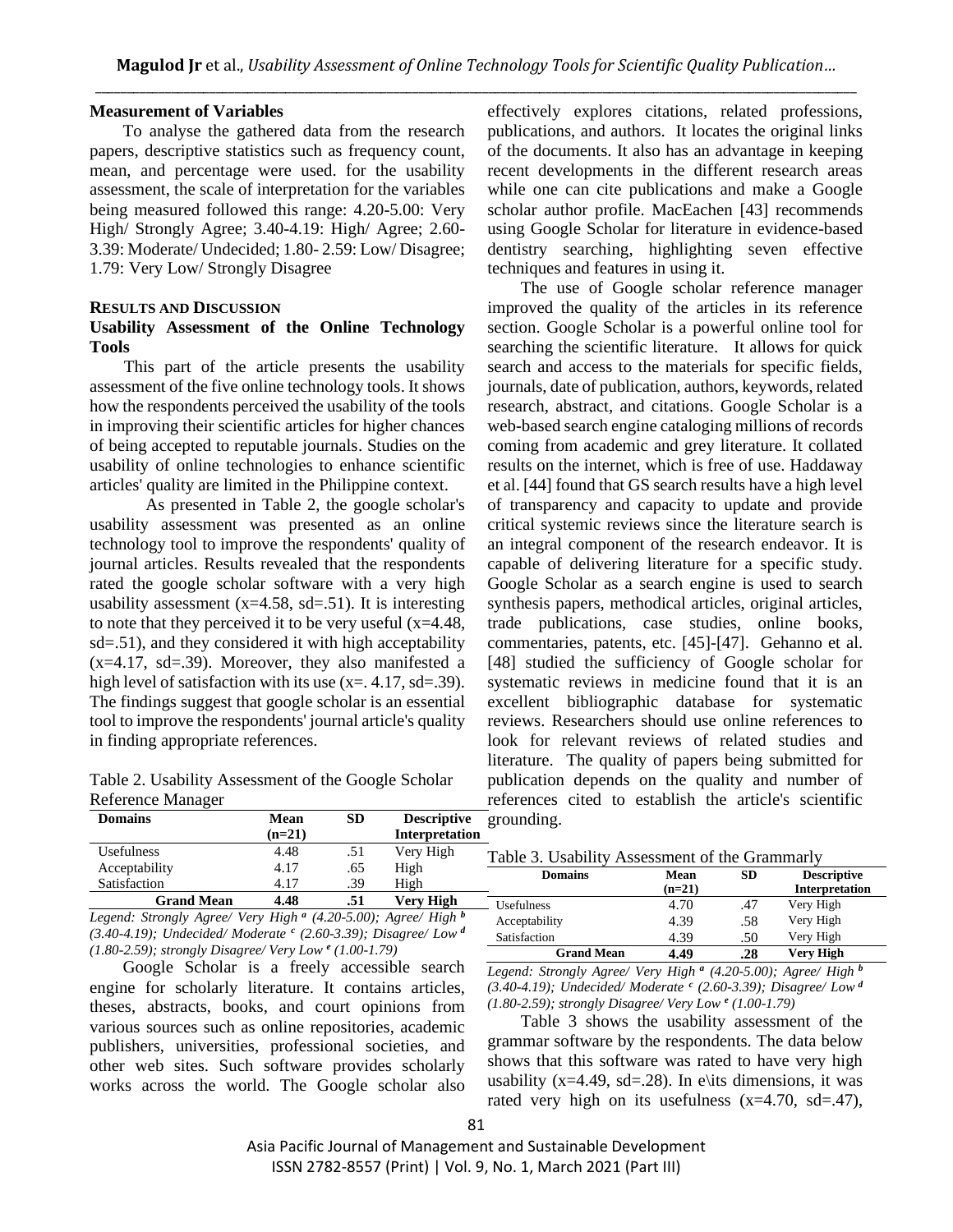acceptability ( $x=4.39$ ,  $sd=.58$ ), and satisfaction ( $x=3.39$ , sd-.50). It implies that Grammarly as the software is a useful tool to enhance the respondents' manuscript quality based on its grammar, lexical, and coherence aspects.

Grammarly is a cloud-based software developed by Grammarly Inc. It is an English-language writingenhancement platform that was released in 2009 intended for checking manuscript write-ups. It is also equipped with a plagiarism-detection tool and proofreading resources with more than 250 rules in grammar. This online software automatically detects errors in grammar, word choice, punctuation, spelling, and writing style. It is equipped with algorithms and flag issues that suggest auto-corrections for grammar, style, spelling, punctuation, wordiness, and plagiarism. Correct spelling, grammar, and punctuation are predictors of writing success [49]-[51].

In the scientific publication, it is essential to note that it is the author's responsibility to have the correct language of the manuscript, making it the best possible form that would relate to the concord of grammar and spelling [52]. Grammarly tools help to prevent mistakes and improve writing skills [53]. Mungra and Webber [54] investigated the peer review process in medical research found out that lexical and grammatical mistakes, clarity, and word counts are the frequent comments and criticism of peer reviewers.

**Table 4.** Usability Assessment of the Google Online Citation Generator

| <b>Domains</b>    | Mean     | SD. | <b>Descriptive</b> |
|-------------------|----------|-----|--------------------|
|                   | $(n=21)$ |     | Interpretation     |
| Usefulness        | 3.87     | .69 | High               |
| Acceptability     | 3.43     | .84 | High               |
| Satisfaction      | 3.83     | .72 | High               |
| <b>Grand Mean</b> | 3.71     | .59 | High               |

*Legend: Strongly Agree/ Very High <sup>a</sup> (4.20-5.00); Agree/ High <sup>b</sup> (3.40-4.19); Undecided/ Moderate <sup>c</sup> (2.60-3.39); Disagree/ Low <sup>d</sup> (1.80-2.59); strongly Disagree/ Very Low <sup>e</sup> (1.00-1.79)* 

Perusing Table 4 displays the google online citation generator's usability assessment, which they generally assessed high (x=3.71, sd=.59). In this data, the respondents were highly satisfied  $(x=3.83, sd=.72)$ in using it. They find it highly useful  $(x=3.87, sd=.69)$ and highly acceptable  $(x=3.43, sd=.84)$ . In this sense, the respondents have noted the use of google online citation generator highly useful in improving the references they put in their manuscripts.

Google Online Citation Generator is a free search engine for Google scholar. It guides researchers to properly cite a book, magazines, news, website, journal, case studies, synthesis papers, methodical articles, trade publications, etc., using APA, MLA, Chicago, and more. Having proper citations in the reference section of the report allows the researcher to give credit to the scholarly works of other researchers in the field as well making the readers of article distinguish which ideas are personally owned and borrowed by the researcher guiding the readers to trace the intellectual ideas being presented [55]. Field of specialization of the writer also requires them to follow citation styles. The online readability tool calculates the words, syllables, number of sentences, and other characters in the article. This tool allows the writer to identify the reading level of the text. It also provides feedback if the possible audience can read the material well. The tool is useful since it makes the paper to be easily understood by science and non-science people, which is an offshoot of article impact.

Meanwhile, Plagscan has been assessed with high usability ( $x=3.67$ ,  $sd=.38$ ) by the respondents. They put high importance on its usefulness as an online application tool ( $x=3.74$ ,  $sd=.75$ ). They also manifested high acceptability ( $x=3.65$ ,  $sd=.83$ ) and their high level of satisfaction  $(x=3.61, sd=.78)$  in improving their research articles. The respondents perceived plagiarism detection software as an essential tool in enhancing their research articles.

|  | Table 5. Usability Assessment of the PlagScan |  |
|--|-----------------------------------------------|--|
|  |                                               |  |

| <b>Domains</b>    | Mean     | SD. | <b>Descriptive</b>    |
|-------------------|----------|-----|-----------------------|
|                   | $(n=21)$ |     | <b>Interpretation</b> |
| Usefulness        | 3.74     | .75 | High                  |
| Acceptability     | 3.65     | .83 | High                  |
| Satisfaction      | 3.61     | .78 | High                  |
| <b>Grand Mean</b> | 3.67     | .38 | High                  |

*Legend: Strongly Agree/ Very High <sup>a</sup> (4.20-5.00); Agree/ High <sup>b</sup> (3.40-4.19); Undecided/ Moderate <sup>c</sup> (2.60-3.39); Disagree/ Low <sup>d</sup> (1.80-2.59); strongly Disagree/ Very Low <sup>e</sup> (1.00-1.79)* 

Plagiarism identification is one of the problems because journal articles are rejected. It is safer and better for all academic environments to use tools to spot plagiarism, avoid or remove theft, copy, and deleting papers. Plagiarism detection software already predicts scientific articles' quality for publication [56]-[58]. Tools that detect plagiarism are useful for the academic and scientific community. Since scientific publication is an ultimate output of scientists, they are obliged to adhere to the ethical, legal, and moral standards acceptable for the scientific community [59]. Fraudulent results and plagiarized text corrupt scientific literature's essence [60], [61]. In the study of Stretton et al. [62] papers are being retracted because of misconduct and plagiarism.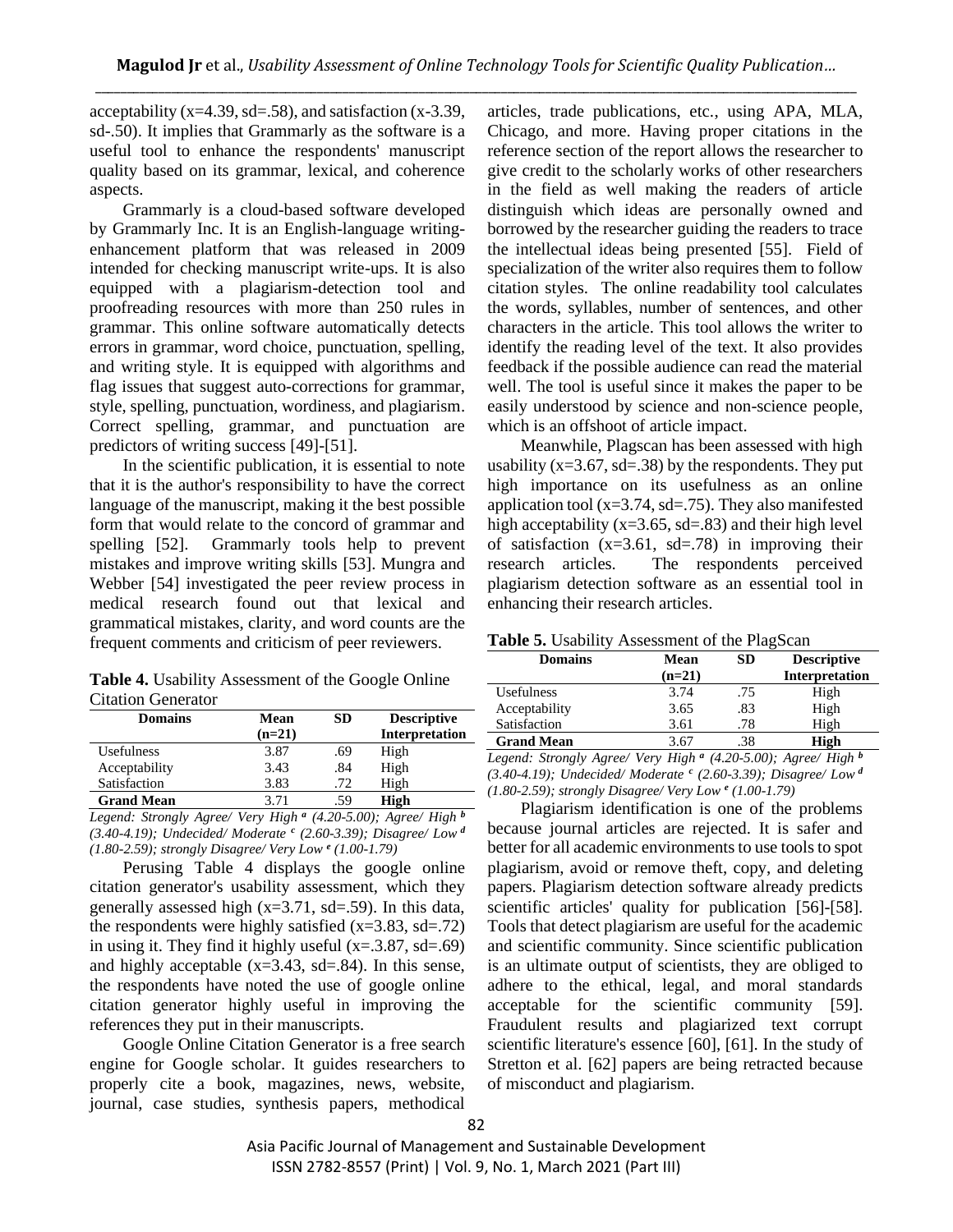Finally, Table 6 draws that the online readability tool was rated with high usability  $(x=4.15, sd=.50)$ . In using it, the respondents were highly satisfied  $(x=4.04,$ sd=.77). They noted its very high acceptability  $(x=4.57)$ , sd=.73) and a high usefulness level  $(x=3.83, sd=1.30)$ . This finding shows that the respondents' considered the use of automatic readability tools as an essential online tool in enhancing their research articles' quality. The readability of the material constitutes its style and comprehensiveness to bring its scientific essence to the world.

Table 6. Usability Assessment of the Automatic Readability Tool

| <b>Domains</b>    | Mean     | <b>SD</b> | <b>Descriptive</b> |
|-------------------|----------|-----------|--------------------|
|                   | $(n=21)$ |           | Interpretation     |
| <b>Usefulness</b> | 3.83     | 1.30      | High               |
| Acceptability     | 4.57     | .73       | Very High          |
| Satisfaction      | 4.04     | .77       | High               |
| <b>Grand Mean</b> | 4.15     | .50       | High               |

*Legend: Strongly Agree/ Very High <sup>a</sup> (4.20-5.00); Agree/ High <sup>b</sup> (3.40-4.19); Undecided/ Moderate <sup>c</sup> (2.60-3.39); Disagree/ Low <sup>d</sup> (1.80-2.59); strongly Disagree/ Very Low <sup>e</sup> (1.00-1.79)* 

The readability of a journal article is an essential component of scientific reading. The readability describes the easiness in which a research article can be read. Plavén-Sigray et al. [63] confirm that in scientific reporting, clear and accurate reporting is an essential part of the scientific process. The clarity of written text can be easily quantified using readability formulas to estimate the articles [64]-[66].

Journal articles should keep practitioners informed on the current trend and development in their field of specialization. A well-published report should be easily understood by others to effectively and completely comprehend its content [67]-[69]. Likewise, Gyasi [70] affirmed that academic journals are vehicles of information in which the research findings are presented. In the study of Severance and Cohen [71], they examined the readability of medical journals found out that the difficulty level of reading abstract medical journals raised issues on the accessibility of medical research to reach the wider audience. Therefore, readability is a metric that successfully brings information to large groups of people [72], [73].

#### **CONCLUSION**

This paper suggests using online technology tools that will facilitate the quality of articles to be submitted for publication. Research publication as global scholar merchandise requires authors to put their writing in well-prepared manuscripts that will be read by a broad

audience. This paper presents the usability assessment of five online-technology tools in enhancing the quality of a scientific journal article. Using a descriptive quantitative research design to 21 faculty-researchers, results revealed that google scholar reference manager and Grammarly software were rated with very high usability while Google Online Citation Generator, PlagScan and Automatic readability Tool with high usability. The study highlighted that using the online tools improved the papers' quality on grammar and lexical quality, similarity index, readability index, number of references, number of correct bibliographic entries for submission in high impact journals. Implications of this study will further develop the research writing competence of the academic community to creatively and effectively disseminate the results of their research studies with higher chances of being accepted in respected global databases as their contribution to knowledge generation and development of the country in terms of scientific publication as the measurement of human intellectual capital.

#### **Implications to Practice**

This paper presents the technology-based tools and their links that researchers can use to enhance their research manuscripts as an implication to practice. The adoption of online technology tools provided a better quality of the papers. Having adequate knowledge and skill in using the different online technology tools will eventually increase publication likelihood in reputable journals. Submitting articles for journal publication is a competitive race since many papers are being introduced to other journals. Therefore, only the best manuscripts being submitted get the editors' attention. This portion of the article presents the various online technology tools utilized in the study to ensure the manuscripts' quality standards. Table 7 shows the online links of the different technology tools.

## Table 7. Online Technology Tools

| <b>Technology-Based Tools</b>             | <b>Online Links</b>                                                           |
|-------------------------------------------|-------------------------------------------------------------------------------|
| Google Scholar<br>1.                      | https://scholar.google.com.ph/                                                |
| Grammarly<br>2.                           | https://www.grammarly.com                                                     |
| PlagScan<br>3.                            | https://smallseotools.com/plagiari<br>sm-checker/                             |
| <b>Online Citation</b><br>4.<br>Generator | http://www.citationmachine.net/                                               |
| 5. Automatic readability<br>Tool          | http://www.readabilityformulas.c<br>om/free-readability-formula-<br>tests.php |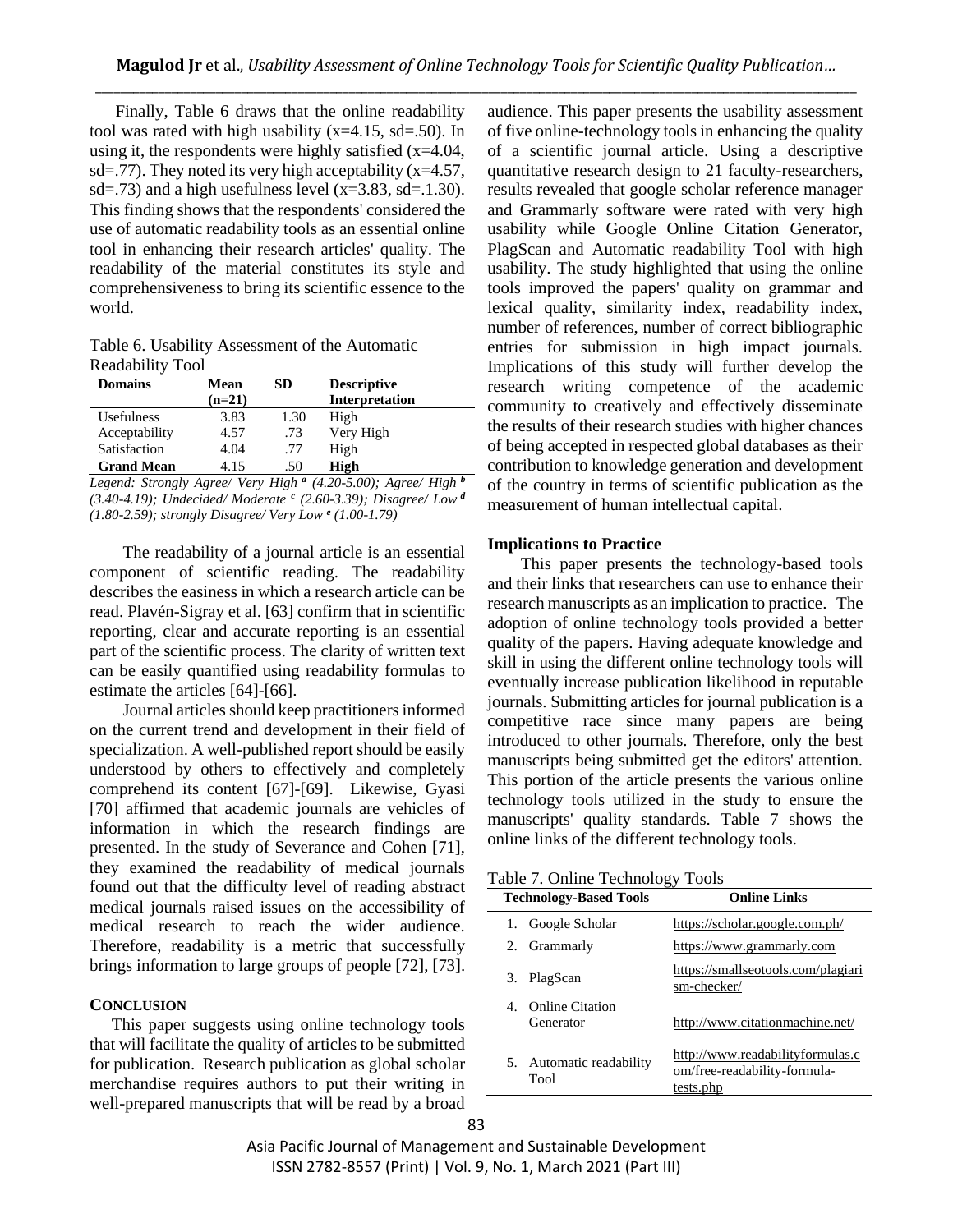#### **Implications to Policy Recommendations**

 As an implication to policy recommendations, there is a need for academia to strengthen research writing and publication skills of its faculty members. The appropriate policies can be derived from this study will be the following: (1) Institutionalization of research policy utilizing the use of online technology tools from gap identification and problem identification to final research report writing; (2) Funding, subscription, and establishment of research and knowledge center for universities and schools where these online technology tools will be hosted and housed. In such a way, quality of research outputs is guaranteed; (3) Conduct of regular face to face or online research training to faculty members on research article publication and utilization; (4) Institutionalization of policies on research article journal publication incentive for faculty members and researchers; (5) Policy on the conduct of research results and utilization fora for the academe to ensure that research outputs and knowledge generated from research will be utilized and extended to the target audience; (6) Enhancement of computer literacy skills of the faculty members through trainings focusing in using these technology tools can be initiated.

#### **Limitations and Future Research Direction**

As to the limitation of the present study, there is a small number of participants and articles were only considered, and it is only limited to a short period. As future research direction, another analysis may be conducted using the online technology tools and track how many papers will be accepted in an actual journal submission. Notwithstanding the limitations, this study highlights researchers' necessary actions to encourage them to utilize free available quality assurance tools to establish a higher quality of their papers, promoting an influential research culture of universities. This study could serve as a useful reference to improve manuscript preparation and organization. Additionally, other available software tools ensure the quality of research articles and improve the article's quality. Nevertheless, the technology tools utilized in the study must not be seen as the mandatory regulations in which researchers and students must use for scientific writing. They are still encouraged to opt for possible best strategies which suit their interest and habits.

#### **REFERENCES**

- [1] Balzat, M., & Hanusch, H. (2004). Recent trends in the research on national innovation systems. *Journal of evolutionary economics*, *14*(2), 197-210.
- [2] Wang, Q., & Zhang, F. (2020). Does increasing investment in research and development promote economic growth decoupling from carbon emission growth? An empirical analysis of BRICS countries. *Journal of Cleaner Production*, *252*, 119853.
- [3] Baker, H. K., Pandey, N., Kumar, S., & Haldar, A. (2020). A bibliometric analysis of board diversity: Current status, development, and future research directions. *Journal of Business Research*, *108*, 232- 246.
- [4] Olawumi, T. O., & Chan, D. W. (2018). A scientometric review of global research on sustainability and sustainable development. *Journal of cleaner production*, *183*, 231-250.
- [5] Adedoyin, F. F., Alola, A. A., & Bekun, F. V. (2020). An assessment of environmental sustainability corridor: The role of economic expansion and research and development in EU countries. *Science of The Total Environment*, *713*, 136726.
- [6] Choi, J. (2020). Mitigating the challenges of partner knowledge diversity while enhancing research & development (R&D) alliance performance: the role of alliance governance mechanisms. *Journal of Product Innovation Management*, *37*(1), 26-47.
- [7] Sartori, A. V., Sushkov, P. V., & Mantsevich, N. M. (2020). The principles of lean research and development management based on the methodology of the innovation project readiness levels. *The Economics of Science*.
- [8] Ardito, L., Ferraris, A., Petruzzelli, A. M., Bresciani, S., & Del Giudice, M. (2019). The role of universities in the knowledge management of smart city projects. *Technological Forecasting and Social Change*, *142*, 312-321.
- [9] Tiron-Tudor, A., Nistor, C. S., & Ştefănescu, C. A. (2018). The role of universities in consolidating intellectual capital and generating new knowledge for a sustainable bio-economy. *Amfiteatru Economic*, *20*(49), 599-615.
- [10] Gevers, W., Mati, X., Mouton, J., Page-Shipp, R., Hammes, M., &Pouris, A. (2006). Conclusions and recommendations for a strategically enhanced role of research publishing in South Africa. *Report on a strategic approach to research publishing in South Africa*, 107.
- [11] Ajami, S., &Movahedi, F. (2013). Challenges for authors and publishers in scientific journal.
- [12] Masters, E. A. (2013). Research Misconduct in National Science Foundation Funded Research: A Mixed-Methods Analysis of 2007-2011 Research Awards. *ProQuest LLC*.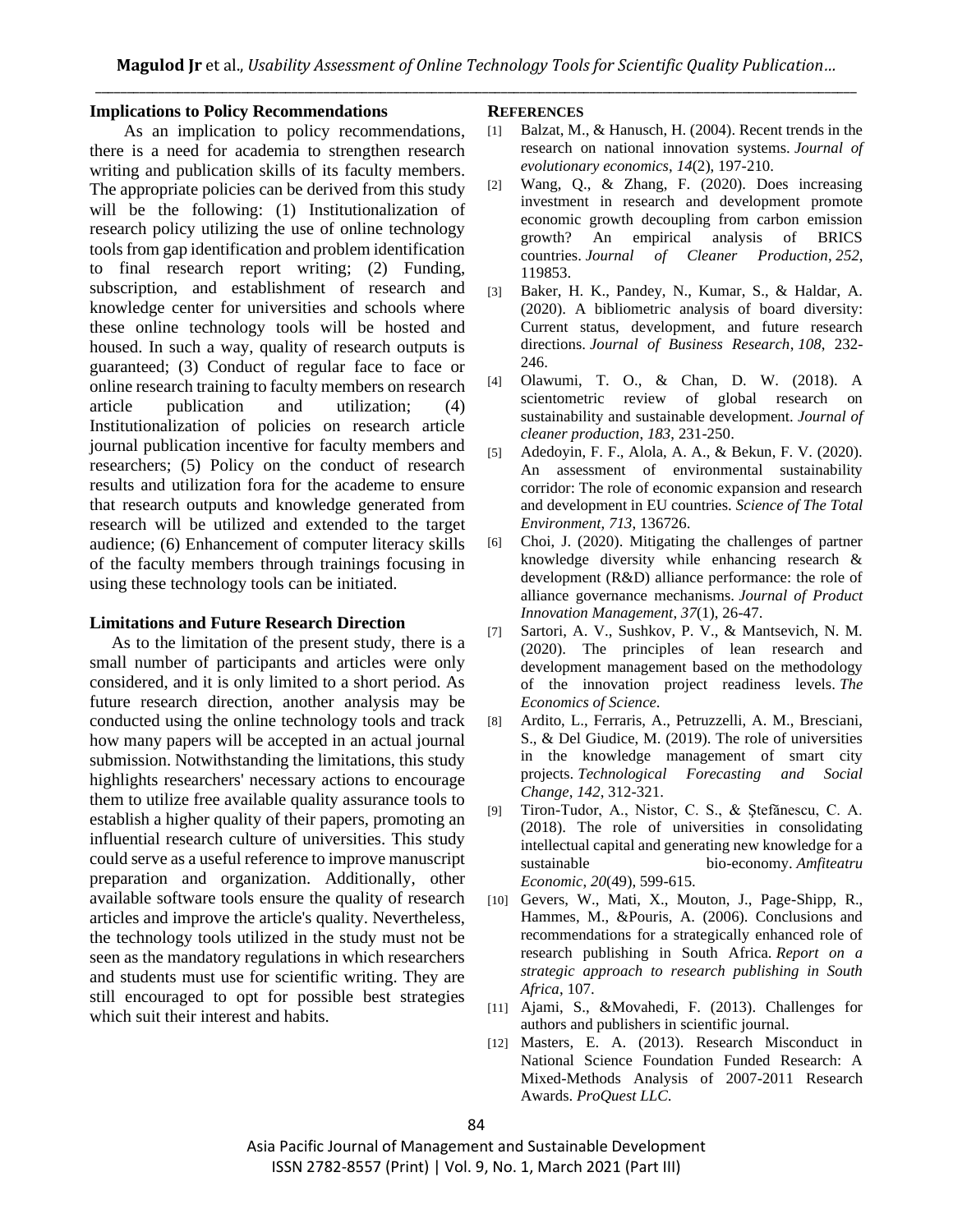- [13] Mohammadi, R., Nikokalam, M., Bastani, P., Ghalaneh, S., Abhari, S., &Garavand, A. (2018). Citation and Content Analysis of Journal of Health Management and Informatics in 2014-2016. *Journal of Health Management and Informatics*, *5*(2), 72-77.
- [14] Dangal, G., Hamal, P. K., &Giri, M. (2017). Understanding Research and Scientific Publication. *Journal of Nepal Health Research Council*, *15*(1).
- [15] Wager, E., & Kleinert, S. (2010). Responsible research publication: international standards for authors. *Promoting Research Integrity in a Global Environment. Singapore*, 309-16.
- [16] Song, F., Parekh, S., Hooper, L., Loke, Y. K., Ryder, J., Sutton, A. J., ... & Harvey, I. (2010). Dissemination and publication of research findings: an updated review of related biases. *Health Technol Assess*, *14*(8), 1-193.
- [17] Franco, A., Malhotra, N., &Simonovits, G. (2014). Publication bias in the social sciences: Unlocking the file drawer. *Science*, *345*(6203), 1502-1505.
- [18] Lane, A., Luminet, O., Nave, G., &Mikolajczak, M. (2016). Is there a publication bias in behavioural intranasal oxytocin research on humans? Opening the file drawer of one laboratory. *Journal of neuroendocrinology*, *28*(4).
- [19] Nafukho, F. M., Wekullo, C. S., & Muyia, M. H. (2019). Examining research productivity of faculty in selected leading public universities in Kenya. *International Journal of Educational Development*, *66*, 44-51.
- [20] Wang, H., Bajaj, S. S., Williams, K. M., Pickering, J. M., Heiler, J. C., Manjunatha, K., ... & Boyd, J. H. (2020). Impact of advanced clinical fellowship training on future research productivity and career advancement in adult cardiac surgery. *Surgery*.
- [21] Abramo, G., D'Angelo, A. C., & Murgia, G. (2017). The relationship among research productivity, research collaboration, and their determinants. *Journal of Informetrics*, *11*(4), 1016-1030.
- [22] Abbott, M., & Doucouliagos, H. (2004). Research output of Australian universities. *Education Economics*, *12*(3), 251-265.
- [23] Szuflita-Żurawska, M., Basińska, B., & Leja, K. (2020). Barriers to and Facilitators of Scientific Productivity: A Case Study from Polish Technical University.
- [24] Kwiek, M. (2018). High research productivity in vertically undifferentiated higher education systems: Who are the top performers?. *Scientometrics*, *115*(1), 415-462.
- [25] Deshmukh, R., & Taksande, P. G. (2018). Impact of Correlation on Research Productivity. *International Journal of Scientific Research in Computer Science, Engineering and Information Technology*, *3*(1), 1830- 1835.
- [26] Peress, M. (2019). Measuring the research productivity of political science departments using Google scholar. *PS: Political Science & Politics*, *52*(2), 312- 317.
- [27] Belcher, W. L. (2019). *Writing your journal article in twelve weeks: A guide to academic publishing success*. University of Chicago Press.
- [28] Ray, J., Berkwits, M., & Davidoff, F. (2000). The fate of manuscripts rejected by a general medical journal. *The American journal of medicine*, *109*(2), 131-135.
- [29] Ezeala, C. C., Nweke, I. N., & Ezeala, M. O. (2013). Common errors in manuscripts submitted to medical science journals. *Annals of medical and health sciences research*, *3*(3), 376-379.
- [30] Kapp, C., & Albertyn, R. (2008). Accepted or rejected: editors' perspectives on common errors of. *Acta Academica*, *40*(4), 270-288.
- [31] Uzuner, S. (2008). Multilingual scholars' participation in core/global academic communities: A literature review. *Journal of English for Academic Purposes*, *7*(4), 250-263.
- [32] Byrne, D. W. (2000). Common reasons for rejecting manuscripts at medical journals: A survey of editors and peer reviewers. *Science Editor*, *23*(2), 39-44.
- [33] Bordage, G. (2001). Reasons reviewers reject and accept manuscripts: the strengths and weaknesses in medical education reports. *Academic Medicine*, *76*(9), 889-896.
- [34] Azer, S. A., Dupras, D. M., &Azer, S. (2014). Writing for publication in medical education in high impact journals. *Eur Rev Med Pharmacol Sci*, *18*(19), 2966- 81.
- [35] Bajwa, S. J. S., & Sawhney, C. (2016). Preparing manuscript: Scientific writing for publication. *Indian journal of anaesthesia*, *60*(9), 674.
- [36] Velez, F. G. S., Bonin, C. P., Chalita, M. R., Falcão, D. P., Fregni, F., & Amorim, R. F. B. (2016). Avoiding mistakes while writing scientific manuscripts in health sciences. *Geriatr Gerontol Aging*, *10*(2), 49-56.
- [37] Rollins, J., McCusker, M., Carlson, J., & Stroll, J. (2017). Manuscript Matcher: A Content and Bibliometrics-based Scholarly Journal Recommendation System. In *BIR@ ECIR* (pp. 18-29).
- [38] Magulod, G. C., Capulso, L. B., Tabiolo, C. D. L., Luza, M. N., & Ramada, M. G. C. (2020). Use of Technology-Based Tools in Ensuring Quality of Publishable Journal Articles. *International Journal of Learning, Teaching and Educational Research*, *19*(11).
- [39] Nair, P. R., & Nair, V. D. (2014). Organization of a research paper: The IMRAD format. In Scientific writing and communication in agriculture and natural resources (pp. 13-25). Springer, Cham.
- [40] Kamal, S. A., Shafiq, M., & Kakria, P. (2020). Investigating acceptance of telemedicine services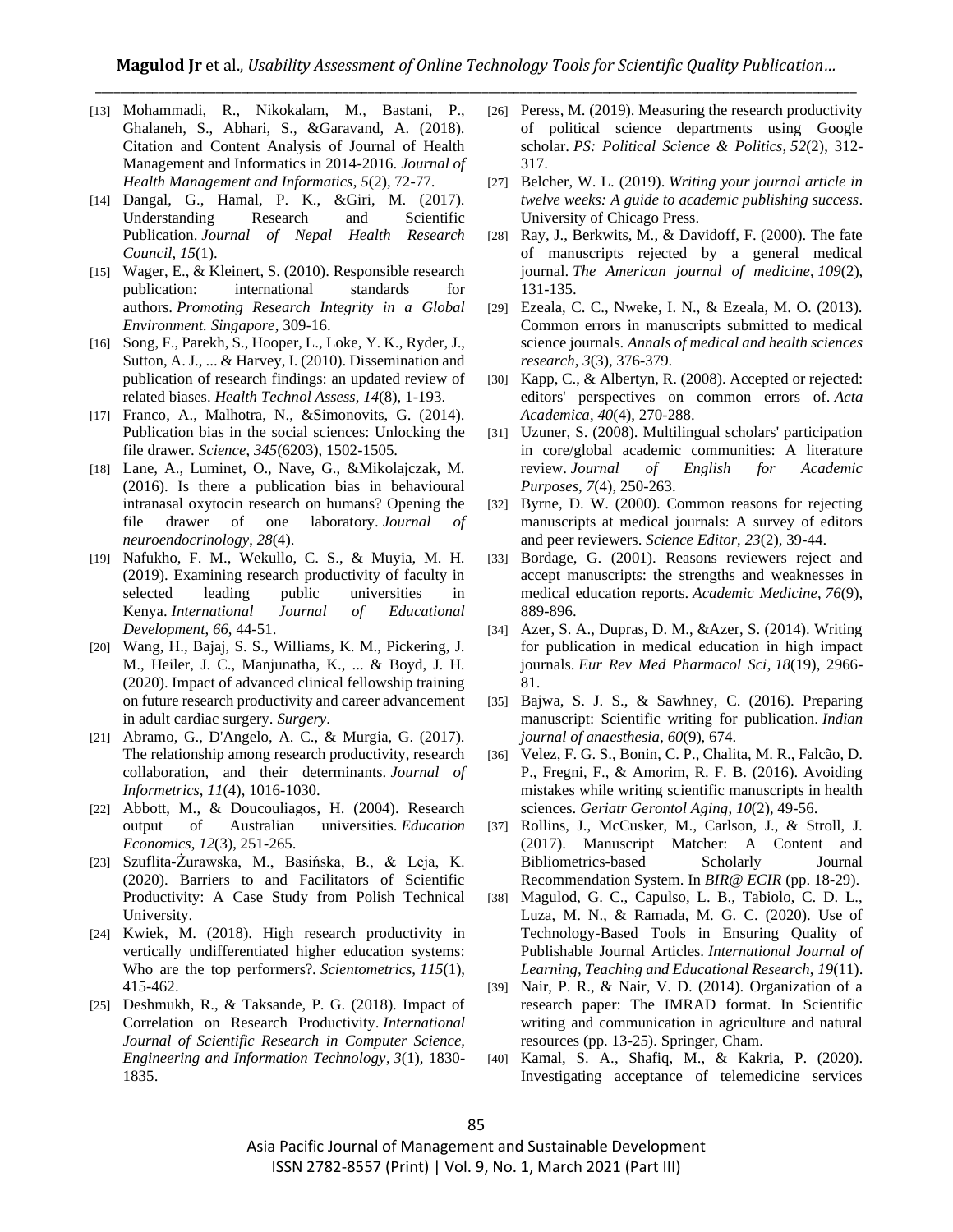through an extended technology acceptance model (TAM). *Technology in Society*, *60*, 101212.

- [41] Yuen, K. F., Cai, L., Qi, G., & Wang, X. (2020). Factors influencing autonomous vehicle adoption: An application of the technology acceptance model and innovation diffusion theory. *Technology Analysis & Strategic Management*, 1-15.
- [42] Lah, U., Lewis, J. R., & Šumak, B. (2020). Perceived usability and the modified Technology Acceptance Model. *International Journal of Human–Computer Interaction*, 1-15.
- [43] MacEachern, M. (2016). Using Google and Google Scholar for Evidence-Based Dentistry.
- [44] Haddaway, N. R., Collins, A. M., Coughlin, D., & Kirk, S. (2015). The role of Google Scholar in evidence reviews and its applicability to grey literature searching. *PloS one*, *10*(9), e0138237.
- [45] Reed, J., Deakin, L.,  $\&$  Sunderland, T. (2015). What are 'Integrated Landscape Approaches' and how effectively have they been implemented in the tropics: a systematic map protocol. *Environmental Evidence*, *4*(1), 2.
- [46] Hughes, K. M., Kaiser, M. J., Jennings, S., McConnaughey, R. A., Pitcher, R., Hilborn, R., &Rijnsdorp, A. (2014). Investigating the effects of mobile bottom fishing on benthic biota: a systematic review protocol. *Environmental evidence*, *3*(1), 23.
- [47] Roe, D., Fancourt, M., Sandbrook, C., Sibanda, M., Giuliani, A., & Gordon-Maclean, A. (2014). Which components or attributes of biodiversity influence which dimensions of poverty?. *Environmental Evidence*, *3*(1), 3.
- [48] Gehanno, J. F., Rollin, L., &Darmoni, S. (2013). Is the coverage of Google Scholar enough to be used alone for systematic reviews. *BMC medical informatics and decision making*, *13*(1), 7.
- [49] Daffern, T., Mackenzie, N. M., & Hemmings, B. (2017). Predictors of writing success: How important are spelling, grammar and punctuation?. *Australian Journal of Education*, *61*(1), 75-87.
- [50] Rozovskaya, A., & Roth, D. (2010, October). Generating confusion sets for context-sensitive error correction. In *Proceedings of the 2010 Conference on Empirical Methods in Natural Language Processing* (pp. 961-970). Association for Computational Linguistics.
- [51] Tetreault, J. R., & Chodorow, M. (2008, August). The ups and downs of preposition error detection in ESL writing. In *Proceedings of the 22nd International Conference on Computational Linguistics-Volume 1* (pp. 865-872). Association for Computational Linguistics.
- [52] Griffies, S. M., Perrie, W. A., & Hull, G. (2013). Elements of style for writing scientific journal articles. *Publishing Connect, Elsevier*.
- [53] Singh, V., & Mayer, P. (2014). Scientific writing: strategies and tools for students and advisors. *Biochemistry and Molecular Biology Education*, *42*(5), 405-413.
- [54] Mungra, P., & Webber, P. (2010). Peer review process in medical research publications: Language and content comments. *English for Specific Purposes*, *29*(1), 43-53.
- [55] Bradley, C. (2011). *Plagiarism education and prevention: A subject-driven case-based approach*. Elsevier.
- [56] Baždarić, K. (2012). Plagiarism detection–quality management tool for all scientific journals. *Croatian medical journal*, *53*(1), 1-3.
- [57] Martin, D. F. (2005). Plagiarism and technology: A tool for coping with plagiarism. *Journal of education for business*, *80*(3), 149-152.
- [58] Naik, R. R., Landge, M. B., & Mahender, C. N. (2015). A review on plagiarism detection tools. *International Journal of Computer Applications*, *125*(11).
- [59] Masic, I. (2011). How to search, write, prepare and publish the scientific papers in the biomedical journals. *Acta Informatica Medica*, *19*(2), 68.
- [60] Lykkesfeldt, J. (2016). Strategies for using plagiarism software in the screening of incoming journal manuscripts: recommendations based on a recent literature survey. *Basic & clinical pharmacology & toxicology*, *119*(2), 161-164.
- [61] Sharma, B. B., & Singh, V. (2011). Ethics in writing: Learning to stay away from plagiarism and scientific misconduct. *Lung India: Official Organ of Indian Chest Society*, *28*(2), 148.
- [62] Stretton, S., Bramich, N. J., Keys, J. R., Monk, J. A., Ely, J. A., Haley, C., ... & Woolley, K. L. (2012). Publication misconduct and plagiarism retractions: a systematic, retrospective study. *Current medical research and opinion*, *28*(10), 1575-1583.
- [63] Plavén-Sigray, P., Matheson, G. J., Schiffler, B. C., & Thompson, W. H. (2017). The readability of scientific texts is decreasing over time. *Elife*, *6*, e27725.
- [64] Flesch, R. (1948). A new readability yardstick. *Journal of applied psychology*, *32*(3), 221.
- [65] DuBay, W. H. (2004). The Principles of Readability. *Online Submission*.
- [66] Štajner, S., Evans, R., Orasan, C., &Mitkov, R. (2012). What can readability measures really tell us about text complexity. In *Proceedings of workshop on natural language processing for improving textual accessibility* (pp. 14-22).
- [67] Lee, S., & French, N.  $(2011)$ . The readability of academic papers in the Journal of Property Investment & Finance. *Journal of Property Investment & Finance*, *29*(6), 693-704.
- [68] Otto, J., &Partow-Navid, P. Doshi., M.(2010). Revisiting the readability of management information systems journals again. *Research in Higher Education Journal*, 1-7.